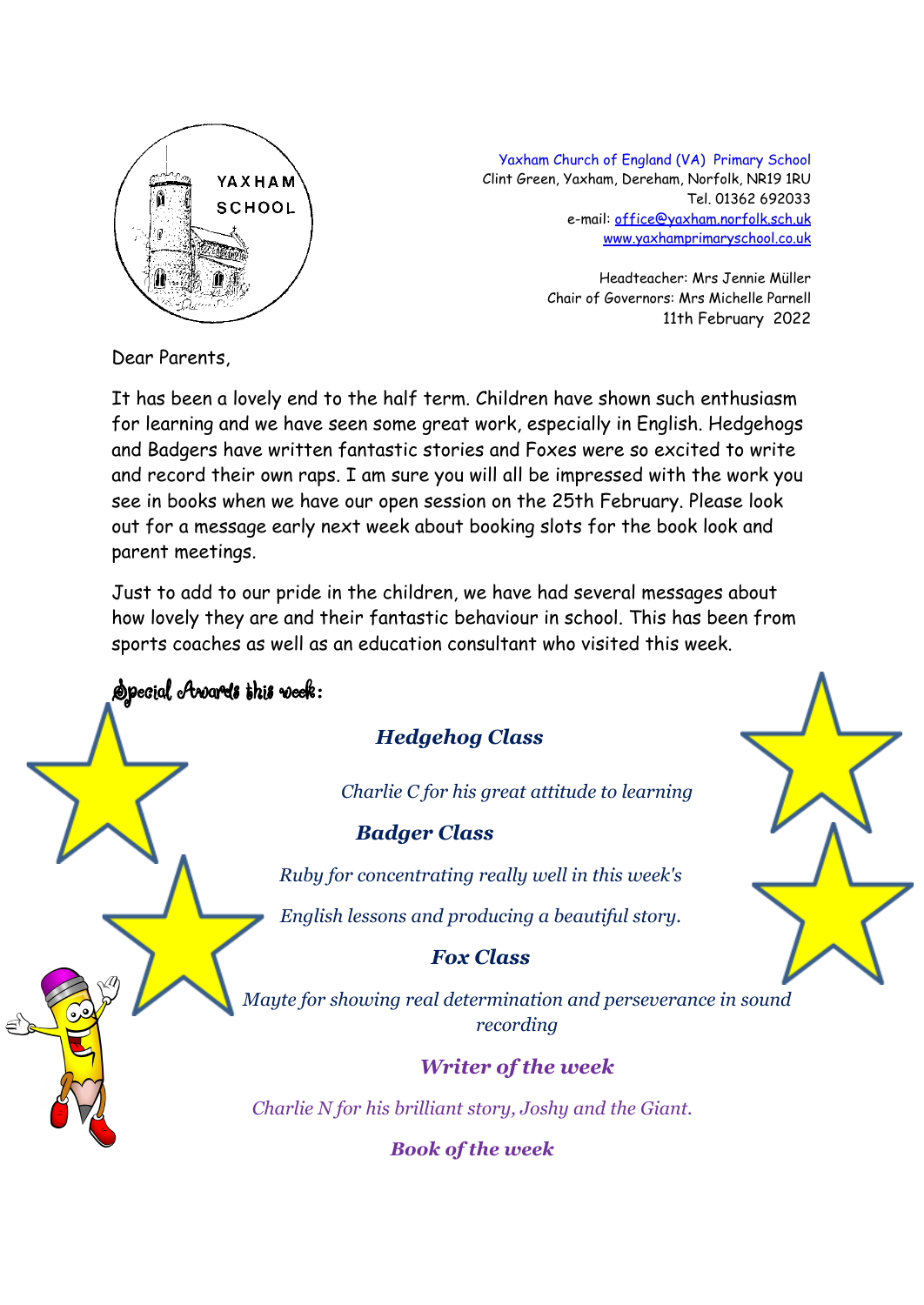*Thank you to Ellie for introducing us to the Murder Most Unladylike series. Clay has been chosen for after half-term so we look forward to seeing what he picks.*

## *ICT Monitors*

*We were excited to announce our successful applicants today. Izzy, Indigo, Harry T. Lily-Rose and Jake. Their applications were very impressive and we can't wait for them to start work!*

#### **Other Messages**



#### **Eco Non-Uniform Day**

We have had a great day in school, we have nearly reached our target to purchase the equipment requested by the children. We will let you know the amount raised as soon as all funds are in!

## **Badger Class Residential Visit**

Thank you to all of those parents who have returned their deposit. I know some parents are undecided and are keen for more information. We are holding an information meeting on Wednesday 23rd February at 3.30pm where we hope to answer any questions. We are aware not everyone will be able to attend but all information will be available in a booklet after the session along with any responses to questions parents may have asked in the meeting. In the meantime if there is anything more you would like to know please do get in touch.

#### **Fox Class Residential**

Please do no think Fox Class have been forgotten as they weren't able to visit Derbyshire as Year ⅚ have in previous years. There will be an opportunity for this class in the summer term.

#### **After-school activities**

Thank you to all of you that completed our survey which has helped us to plan for the future. You will have received notice of the clubs for the next half term based on the most popular choices from the survey. We had to add further activities based on interest and are currently investigating providers.

#### **Parent Meeting**

Tuesday 1st and Wednesday 2nd March 2022. Books will be available for viewing on Friday 25th February. Booking will open for these events next week.

#### **SENCO Surgery**

Wednesday 23rd February 2022 - 8.50-10-30am Please email [office@yaxham.norfolk.sch.uk](mailto:office@yaxham.norfolk.sch.uk) or telephone 01362 692033 to make an appointment.

#### **World Thinking Day**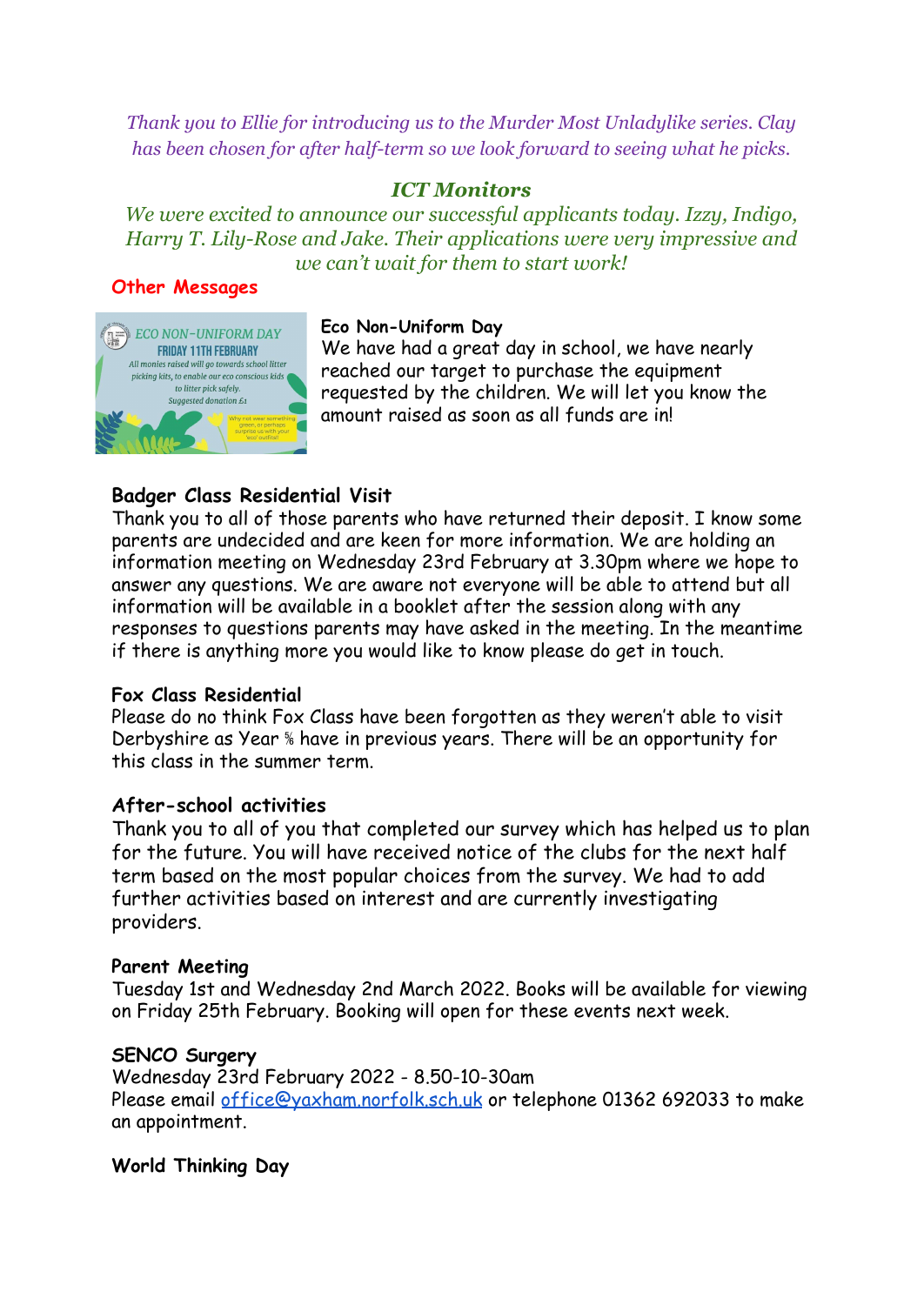As always, we are pleased to be able to allow all members of the guiding and scouting associations to wear their uniforms in school on Tuesday 22nd February to honour the birthdays of Lord and Lady Baden Powell.

Have a lovely half term, we look forward to seeing the children back in school on Monday 21st February. *Jennie Müller* Headteacher

**Dates for your Diary:**

Children return to school 21st February 2022

Thinking Day - Beavers,Rainbows, Brownies, Guides and Scouts in uniform 22nd February 2022

SENCO Surgery 23rd February 2022 appointments 8.50-10.30

Reception height, weight, hearing and vision screening 23rd February 2022

Whitwell Hall Parent information Meeting 23rd February 2022

Parent Book Look 25th February 2022

Parent Meetings Tuesday 1st March 3.30-5.30pm

Parent Meetings Wednesday 2nd March 4.00-6.00pm

World Book Day 4th March 2022

Red Nose Day 18th March 2022

Badger Class Residential Trip to Whitwell Hall 21st-23rd March

End of Spring term 1st April 2022

Children return to school 20th April 2022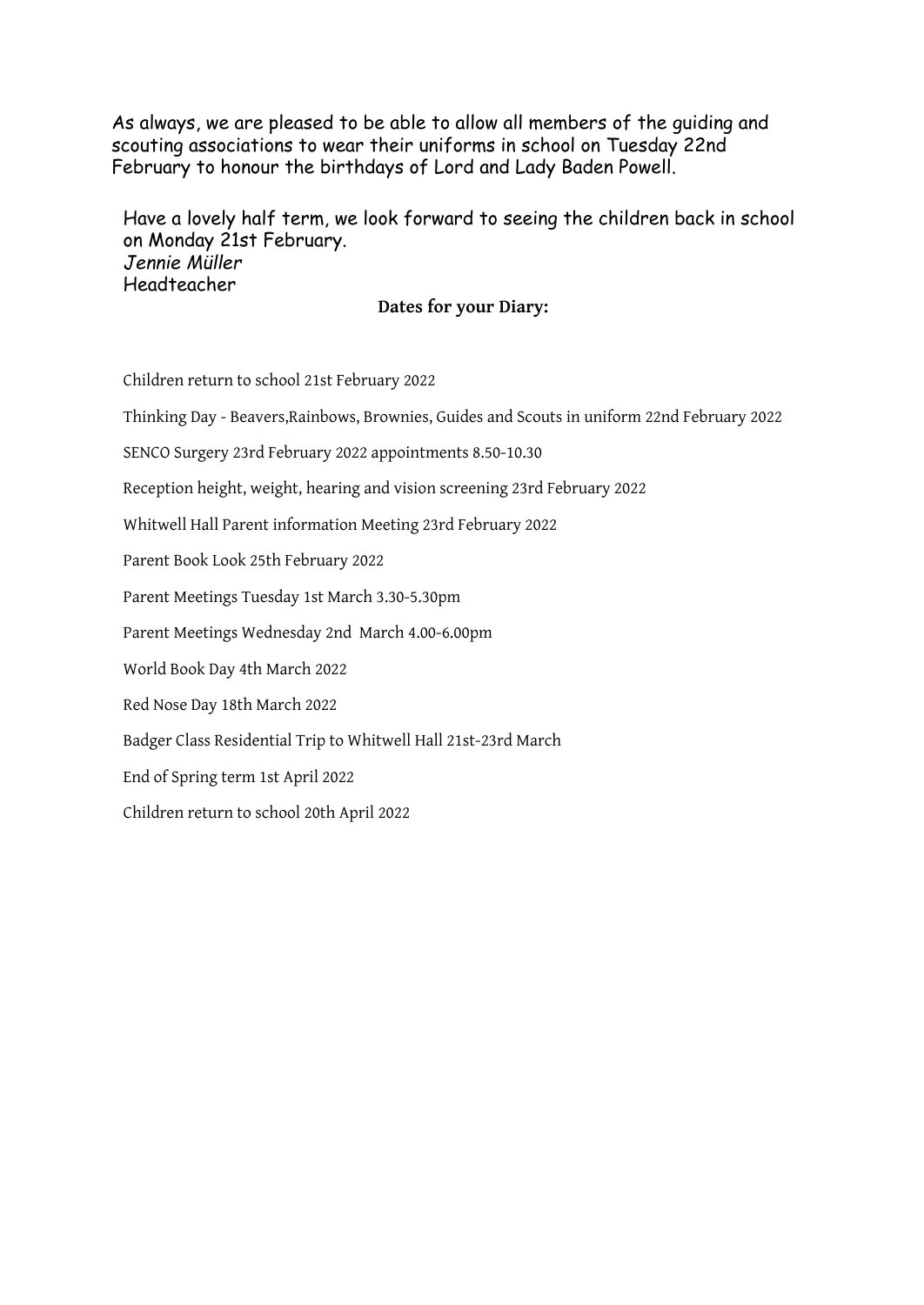# **WANTED!**

فسيرز

.........



We currently need donations of buttons, corks,<br>kitchen roll tubes, sponges, lino, thread and tracing paper to help with our artwork.

Please add to the box in our school entrance. Thank you for your help!







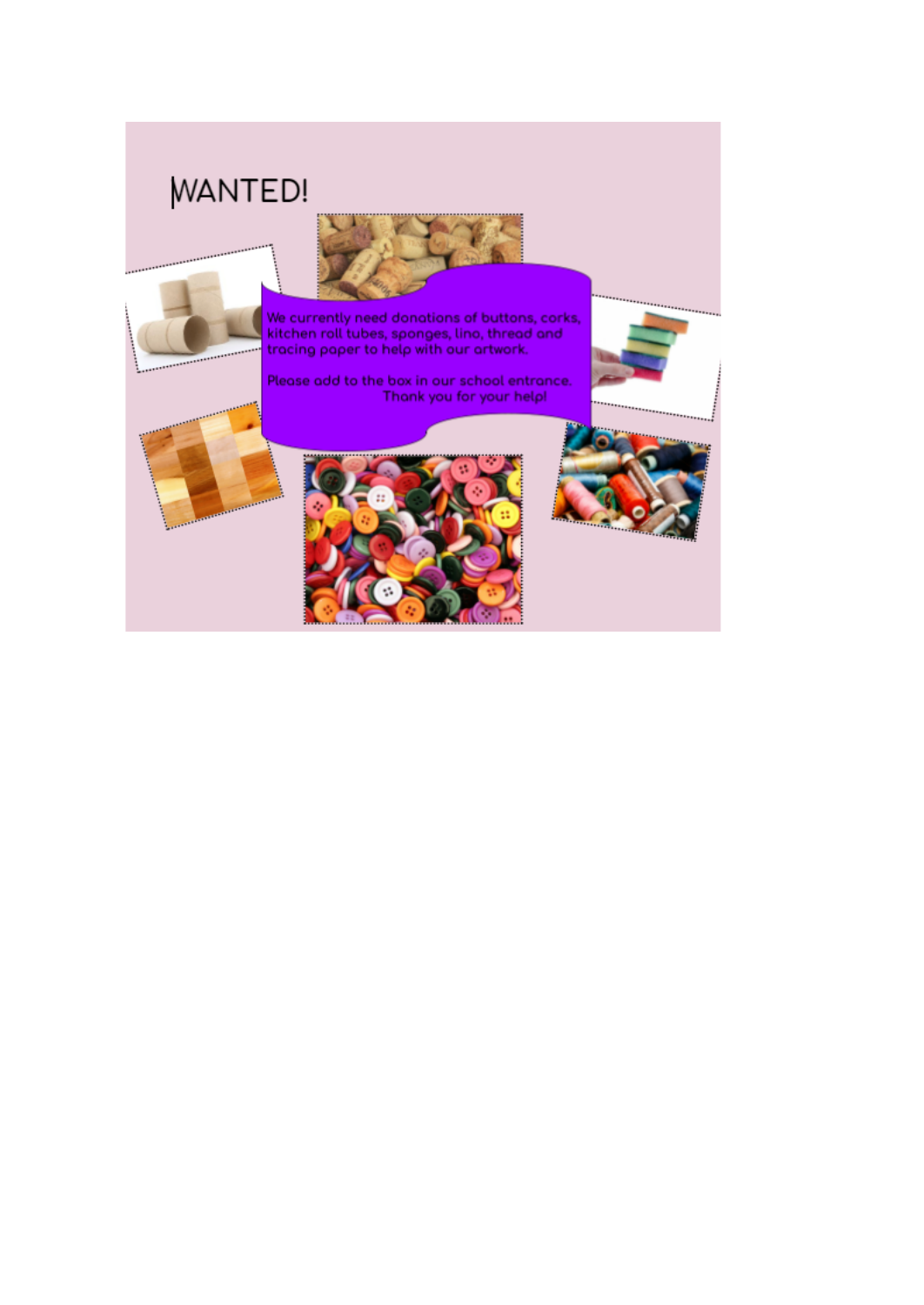



Free and fun Family Learning sessions

# **Family Learning Schools Programme**

| February/March 2022 |                                                            |                                                                                                                                                                                                                                                                                                                                                                                                                                        |                                                                     |
|---------------------|------------------------------------------------------------|----------------------------------------------------------------------------------------------------------------------------------------------------------------------------------------------------------------------------------------------------------------------------------------------------------------------------------------------------------------------------------------------------------------------------------------|---------------------------------------------------------------------|
|                     | <b>Helping with Writing</b><br>& Spelling KS2<br>1 session | This fantastic FREE 90-minute online session will<br>help you discover some fun English-based activities<br>from the comfort of your own home. With the<br>support of our dedicated tutor, you will also learn<br>how you children are taught in school and how you<br>can best support this learning at home.<br>This session is for any adult over the age of 16 who has<br>responsibility for the care of a child/ren aged 7 to 11. | Monday 28th February, 2022<br>$09:30 \text{ am} - 11:00 \text{ am}$ |
|                     | <b>Helping with Maths</b><br>KS1<br>1 session              | This fantastic FREE 90-minute online session will help you<br>discover some fun Maths-based activities from the comfort of<br>your own home. With the support of our dedicated tutor, you<br>will also learn how you children are taught in school and how<br>you can best support this learning at home.<br>This session is for any adult over the age of 16 who has<br>responsibility for the care of a child/ren aged 4 to 7.       | Wednesday 23rd March 2022<br>$09:30$ am $-11:00$ am                 |
|                     | <b>Helping with Maths</b><br>KS2<br>1 session              | This fantastic FREE 90-minute online session will help you<br>discover some fun Maths-based activities from the comfort of<br>your own home. With the support of our dedicated tutor, you<br>will also learn how you children are taught in school and how<br>you can best support this learning at home.<br>This session is for any adult over the age of 16 who has<br>responsibility for the care of a child/ren aged 7 to 11.      | Monday 21st March, 2022<br>$09:30$ am $-11:00$ am                   |

To sign up visit our website at:

www.norfolk.gov.uk/education-and-learning/adult-learning/courses/family-learning-courses

For further information please contact: simon.routhorn@norfolk.gov.uk